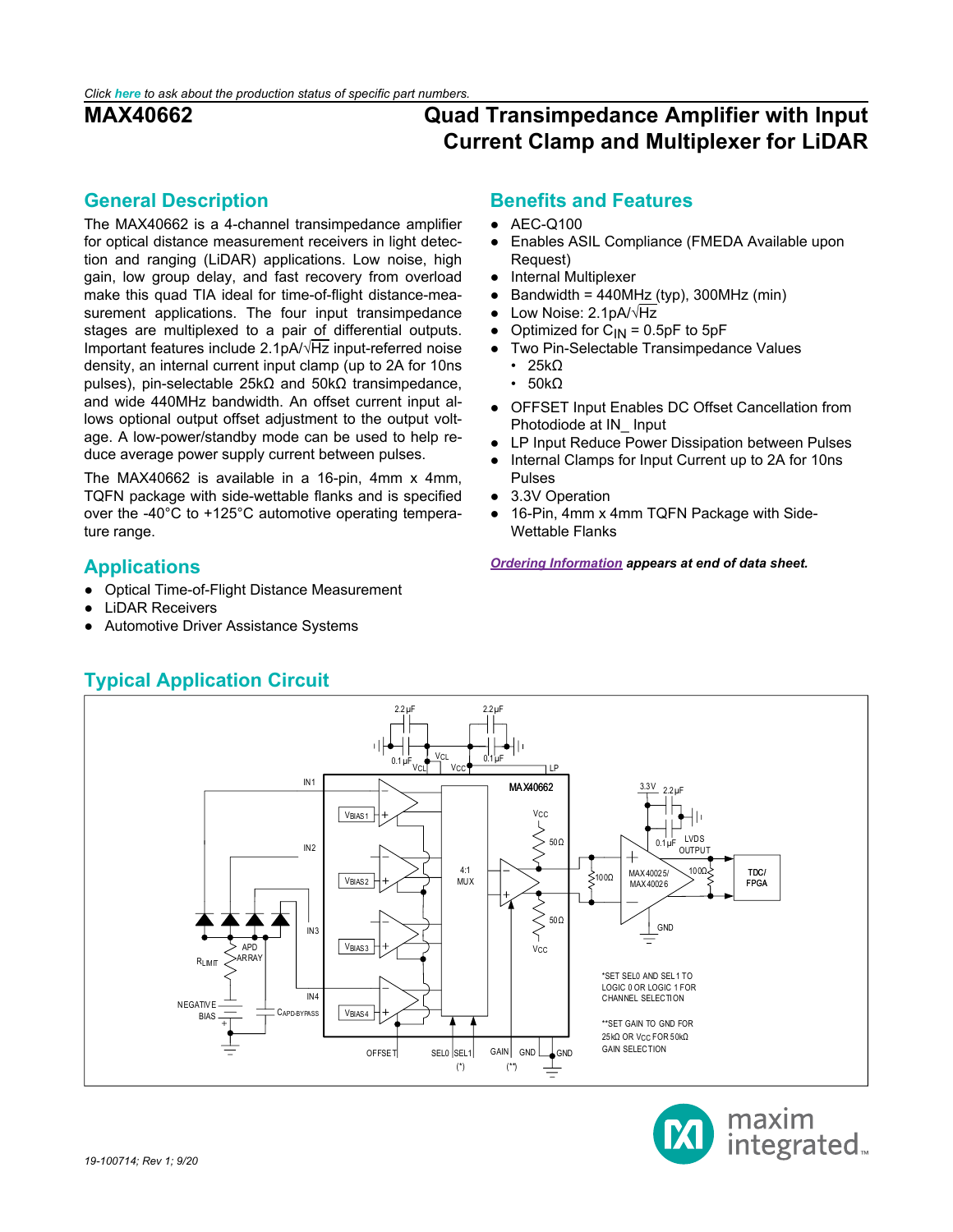# MAX40662

# Quad Transimpedance Amplifier with Input Current Clamp and Multiplexer for LiDAR

## **TABLE OF CONTENTS**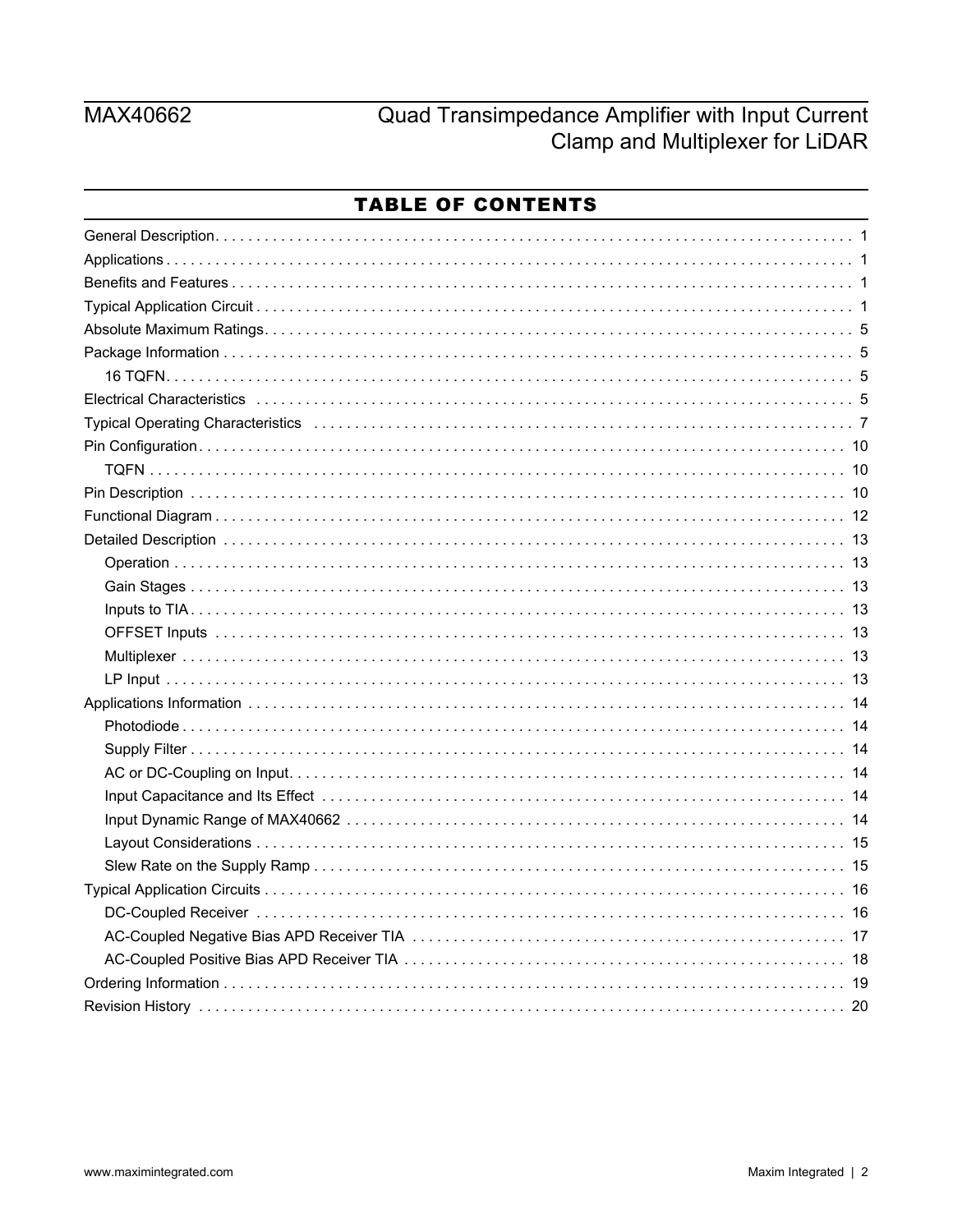## LIST OF FIGURES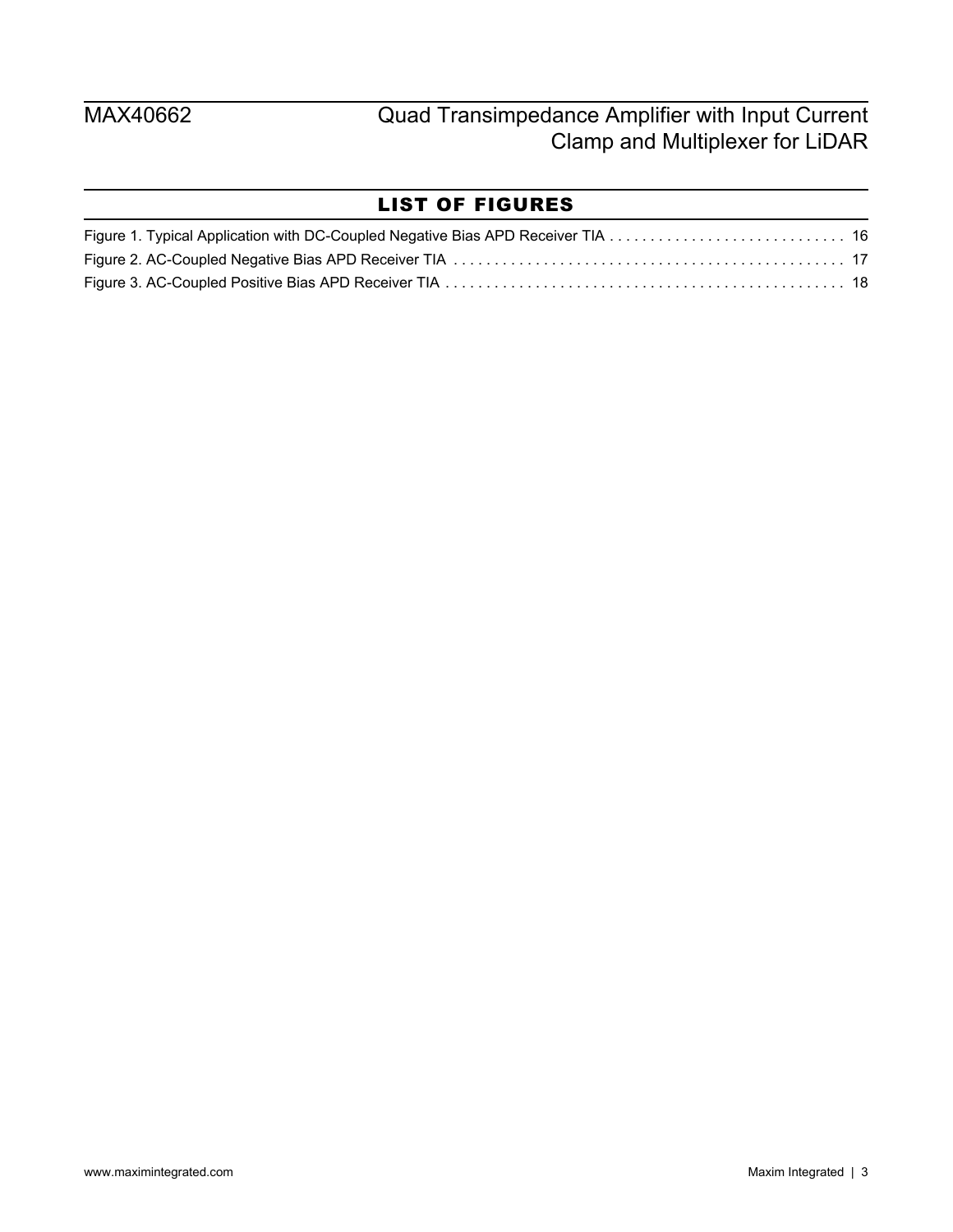## LIST OF TABLES

|--|--|--|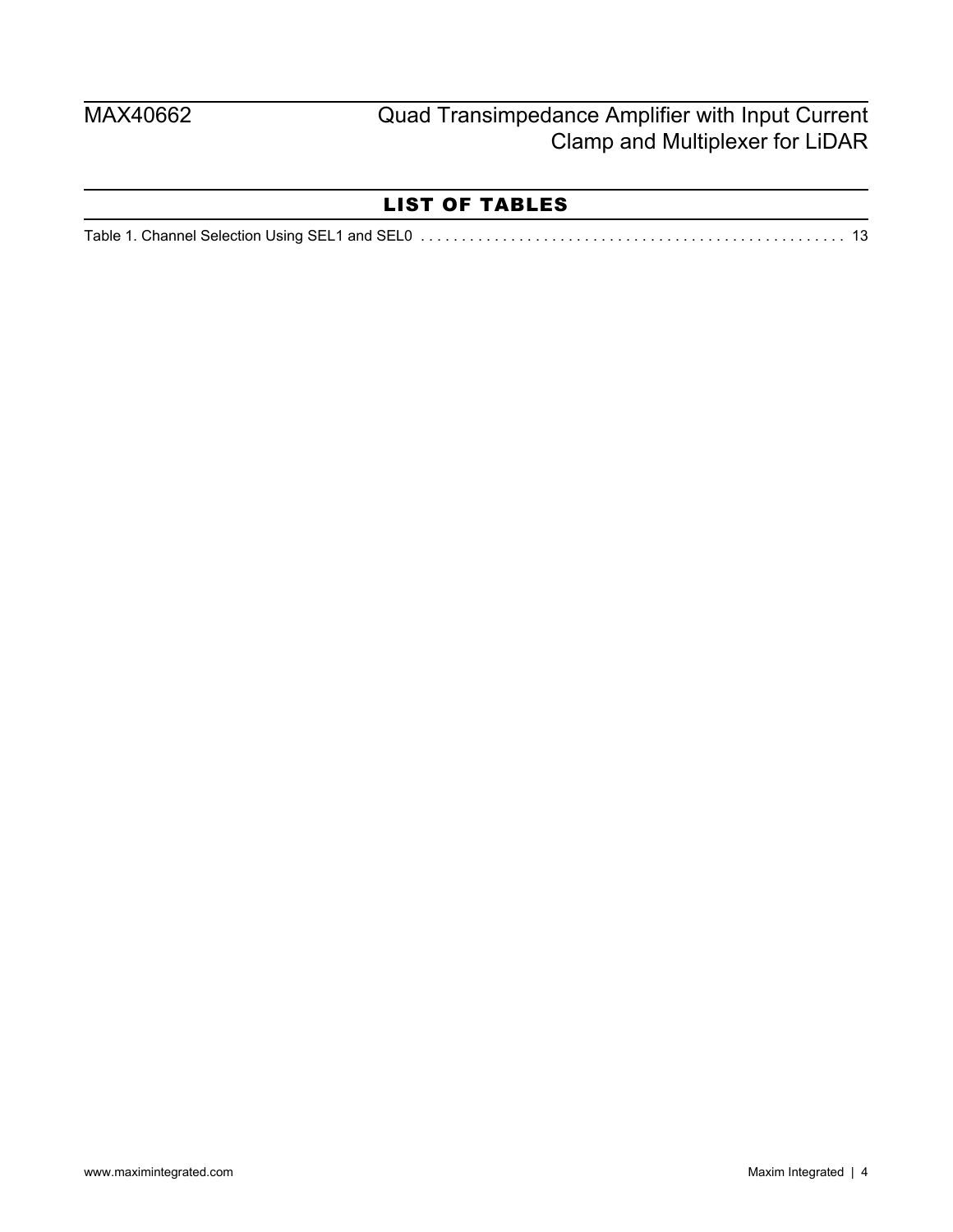## **Absolute Maximum Ratings**

<span id="page-4-0"></span>

| Current into IN1, IN2, IN3, IN4 (10ns pulse width, 0.5% duty cycle |         | Operating Temperature Range  -40°C to +125°C                  |  |
|--------------------------------------------------------------------|---------|---------------------------------------------------------------|--|
|                                                                    |         | Operating Junction Temperature Range (die) -40°C to +150°C    |  |
| Current into IN1, IN2, IN3, IN4, OFFSET (Continuous) -0.4mA        |         | Storage Temperature Range 55°C to +150°C                      |  |
| Current into LP, Gain, SEL0, SEL1 (Continuous) -10mA to            |         |                                                               |  |
|                                                                    | $+10mA$ |                                                               |  |
| Current into OUTP and OUTN (Continuous) -20mA to +20mA             |         | Continuous Power Dissipation ( $T_A$ = +125°C, derate 25mW/°C |  |
|                                                                    |         |                                                               |  |

*Stresses beyond those listed under "Absolute Maximum Ratings" may cause permanent damage to the device. These are stress ratings only, and functional operation of the device at these or any other conditions beyond those indicated in the operational sections of the specifications is not implied. Exposure to absolute maximum rating conditions for extended periods may affect device reliability.*

## <span id="page-4-1"></span>**Package Information**

### <span id="page-4-2"></span>**16 TQFN**

| Package Code                              | T1644Y+5C          |  |  |  |
|-------------------------------------------|--------------------|--|--|--|
| Outline Number                            | 21-100204          |  |  |  |
| Land Pattern Number                       | 90-0070            |  |  |  |
| Thermal Resistance, Four-Layer Board:     |                    |  |  |  |
| Junction to Ambient $(\theta_{IA})$       | 42.71°C/W          |  |  |  |
| Junction to Case $(\theta_{\cdot} \cdot)$ | $4.67^{\circ}$ C/W |  |  |  |

For the latest package outline information and land patterns (footprints), go to *[www.maximintegrated.com/packages](http://www.maximintegrated.com/packages)*. Note that a "+", "#", or "-" in the package code indicates RoHS status only. Package drawings may show a different suffix character, but the drawing pertains to the package regardless of RoHS status.

Package thermal resistances were obtained using the method described in JEDEC specification JESD51-7, using a four-layer board. For detailed information on package thermal considerations, refer to *[www.maximintegrated.com/thermal-tutorial](http://www.maximintegrated.com/thermal-tutorial)*.

## <span id="page-4-3"></span>**Electrical Characteristics**

(VCC = +2.9V to +3.5V, VCL = VCC, 100Ω AC-coupled load between OUTN and OUTP, TA = -40°C to +125°C, CIN = 0.5pF (*[Note 1](#page-5-0)*), Input current is defined as flowing out of IN\_. Typical values are at  $V_{CC}$  = +3.3V and T<sub>A</sub> = +25°C, unless otherwise noted.)

| <b>PARAMETER</b>            | <b>SYMBOL</b>           | <b>CONDITIONS</b>                                                                | MIN   | <b>TYP</b> | <b>MAX</b> | <b>UNITS</b> |
|-----------------------------|-------------------------|----------------------------------------------------------------------------------|-------|------------|------------|--------------|
|                             |                         | LP < 0.8V                                                                        |       | 21         | 27         |              |
| <b>Power Supply Current</b> | $_{\rm{lcc}}$           | LP > 2.0V                                                                        |       | 56         | 76         | mA           |
| Input Bias Voltage          | <b>V<sub>BIAS</sub></b> | IN and OFFSET                                                                    |       | 0.86       |            | V            |
| Transimpedance<br>Linearity |                         | Applies to any selected input channel<br>(Note 2)                                | $-10$ | ±2         | $+10$      | $\%$         |
| Transimpedance              | $Z_{21}$                | Applies to any selected input channel.<br>$GAIN = GND$ , $I_{IN} < 2\mu A_{P-P}$ | 18    | 25         | 32         | $k\Omega$    |
|                             |                         | Applies to any selected input channel.<br>GAIN = $V_{CC}$ , $I_{IN}$ < 1µAp_p    | 36    | 50         | 64         |              |
| Gain Switching Time         | $t_{\text{G-SW}}$       | $GAIN = 25k\Omega$ to $50k\Omega$                                                |       | 35         |            | ns           |
| OFFSET Input                |                         | $GAIN = GND$ , $I_{OFFSET}$ < $2\mu A_{P-P}$                                     | 18    | 25         | 32         | kΩ           |
| Transimpedance              |                         | $GAIN = V_{CC}$ , $I_{OFFSET}$ < $1\mu A_{P-P}$                                  | 36    | 50         | 64         |              |
| Overload Recovery<br>Time   |                         | $I_{IN}$ = 1mA                                                                   |       | 3          |            |              |
|                             |                         | $I_{IN}$ = 10mA                                                                  |       | 3          |            | ns           |
|                             |                         | $I_{IN}$ = 100mA                                                                 |       | 3          |            |              |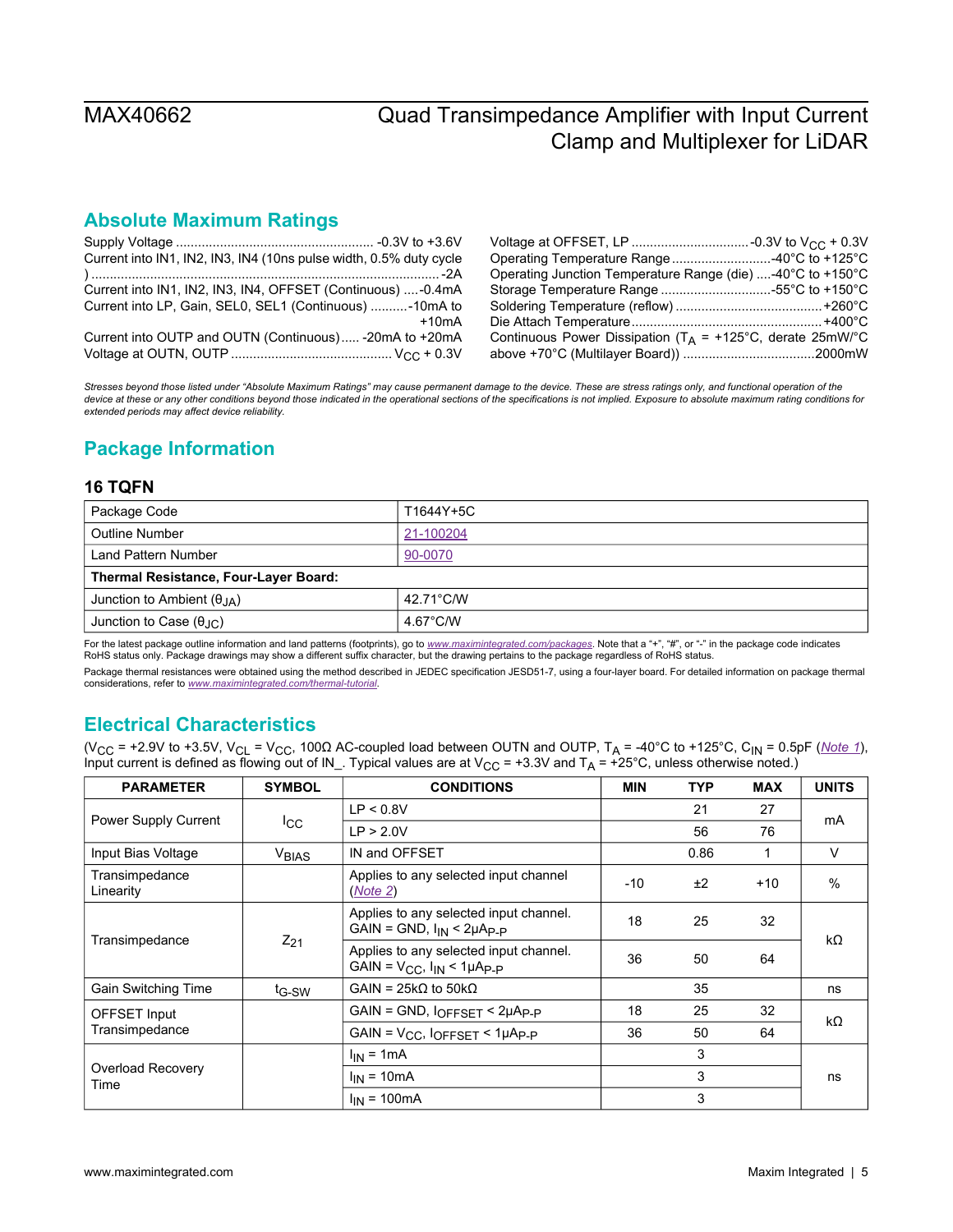## **Electrical Characteristics (continued)**

(V<sub>CC</sub> = +2.9V to +3.5V, V<sub>CL</sub> = V<sub>CC</sub>, 100 $\Omega$  AC-coupled load between OUTN and OUTP, T<sub>A</sub> = -40°C to +125°C, C<sub>IN</sub> = 0.5pF (*[Note 1](#page-5-0)*), Input current is defined as flowing out of IN\_. Typical values are at  $V_{CC}$  = +3.3V and T<sub>A</sub> = +25°C, unless otherwise noted.)

| <b>PARAMETER</b>               | <b>SYMBOL</b>   | <b>CONDITIONS</b>                                                               | MIN                | <b>TYP</b>         | <b>MAX</b>         | <b>UNITS</b>      |  |
|--------------------------------|-----------------|---------------------------------------------------------------------------------|--------------------|--------------------|--------------------|-------------------|--|
| Input Logic 0                  | $V_{IL}$        | GAIN, LP, SEL0, SEL1                                                            | $\mathbf{0}$       |                    | 0.8                | V                 |  |
| Input Logic 1                  | V <sub>IH</sub> | GAIN, LP, SEL0, SEL1                                                            | 2.0                |                    | $V_{\rm CC}$       | $\vee$            |  |
|                                | I <sub>IL</sub> | GAIN, LP, SEL0, SEL1                                                            |                    | 0.001              | 1.0                | μA                |  |
| Logic Input Current            | ŀщ              | GAIN, LP, SEL0, SEL1                                                            |                    | 0.001              | 1.0                |                   |  |
| <b>Standby Deassert Delay</b>  |                 | Time from $LP > V_{IL}$ to output common-<br>mode voltage 90% of nominal value. |                    | $\mathbf{1}$       |                    | μs                |  |
| Multiplexer Settling Time      |                 |                                                                                 |                    | 20                 |                    | ns                |  |
| Output Common-Mode<br>Voltage  |                 |                                                                                 | $V_{CC}$ -<br>1.15 | $V_{CC}$ -<br>0.78 | $V_{CC}$ -<br>0.45 | V                 |  |
| Differential Output            |                 | $I_{IN}$ = 0mA, GAIN = GND                                                      |                    | $-200$             |                    | mV                |  |
| Offset                         | <b>AVOUT</b>    | $I_{IN}$ = 0mA, GAIN = $V_{CC}$                                                 |                    | $-400$             |                    |                   |  |
| Output Impedance               | ZOUT            | Single ended                                                                    | 40                 | 50                 | 60                 | Ω                 |  |
| Maximum Differential           |                 | $I_{IN}$ = 0µA to -200µA pulse, GAIN = GND                                      | 475                | 880                | 1290               |                   |  |
| <b>Output Voltage Swing</b>    | VOUT(MAX)       | $I_{IN}$ = 0µA to -200µA pulse, GAIN = V <sub>CC</sub>                          | 500                | 990                | 1490               | $mV_{P-P}$        |  |
| Input Resistance               | $R_{IN}$        | Small signal                                                                    |                    | 98                 |                    | Ω                 |  |
| <b>Bandwidth</b>               | <b>BW</b>       | $GAIN = GND (Note 3)$                                                           | 300                | 420                | 540                |                   |  |
|                                |                 | GAIN = V <sub>CC</sub> (Note 3)                                                 | 300                | 440                | 580                | <b>MHz</b>        |  |
| Adjacent Channel               |                 | 100MHz, $I_{IN}$ = 2µA <sub>P-P</sub> , GAIN = V <sub>CC</sub>                  |                    | 45                 |                    | dB                |  |
| Isolation                      |                 | 100MHz, $I_{IN} = 2\mu A_{P-P}$ , GAIN = GND                                    |                    | 45                 |                    |                   |  |
| Non-Adjacent Channel           |                 | 100MHz, $I_{IN}$ = 2µA <sub>P-P</sub> , GAIN = V <sub>CC</sub>                  |                    | 60                 |                    |                   |  |
| Isolation                      |                 | 100MHz, $I_{IN} = 2\mu A_{P-P}$ , GAIN = GND                                    |                    | 60                 |                    | dB                |  |
| Input Noise Density            |                 | $f = 10$ MHz                                                                    |                    | 2.1                |                    | pA/ $\sqrt{Hz}$   |  |
|                                |                 | $f = 10$ MHz, $C_{IN} = 5pF$                                                    |                    | 2.5                |                    |                   |  |
|                                |                 | $C_{1N}$ = 0.5pF, f = 10MHz, GAIN = GND                                         |                    | 54                 |                    | $nV/\sqrt{Hz}$    |  |
| <b>Output Noise Density</b>    |                 | $C_{1N}$ = 0.5pF, f = 10MHz, GAIN = V <sub>CC</sub>                             |                    | 92                 |                    |                   |  |
|                                |                 | $C_{1N}$ = 0.5pF, 0.1MHz to 100MHz, GAIN =<br>GND                               |                    | 0.6                |                    |                   |  |
| <b>Output Integrated Noise</b> |                 | $C_{1N}$ = 0.5pF, 0.1MHz to 100MHz, GAIN =<br>$V_{CC}$                          |                    | 1.1                |                    |                   |  |
|                                |                 | $C_{IN}$ = 0.5pF, 0.1MHz to 200MHz, GAIN =<br><b>GND</b>                        |                    | 1                  |                    | mV <sub>RMS</sub> |  |
|                                |                 | $C_{1N}$ = 0.5pF, 0.1MHz to 200MHz, GAIN =<br>$V_{CC}$                          |                    | 1.8                |                    |                   |  |

<span id="page-5-0"></span>Note 1: Limits are 100% tested at T<sub>A</sub> = +25°C. Limits over the operating temperature range and relevant supply voltage range are<br>guaranteed by design and characterization.

<span id="page-5-1"></span>**Note 2:** Linearity is calculated as follows: For 25kΩ transimpedance, Linearity = (Large signal gain at 20µA – Large signal gain at 2μA)/Large signal gain at 2μA, where large signal gain at X is (V<sub>OUT</sub> at Ĭ\_IN = X - V<sub>OUT</sub> at Ĭ\_IN = 0). For 50kΩ transimpedance,<br>Linearity = (Large signal gain at 10μA – Large signal gain at 1μA)/Large signal gain at 1μ (V<sub>OUT</sub> at I\_IN = X - V<sub>OUT</sub> at I\_IN = 0)

<span id="page-5-2"></span>**Note 3:** -3dB bandwidth is measured relative to the gain at 10MHz.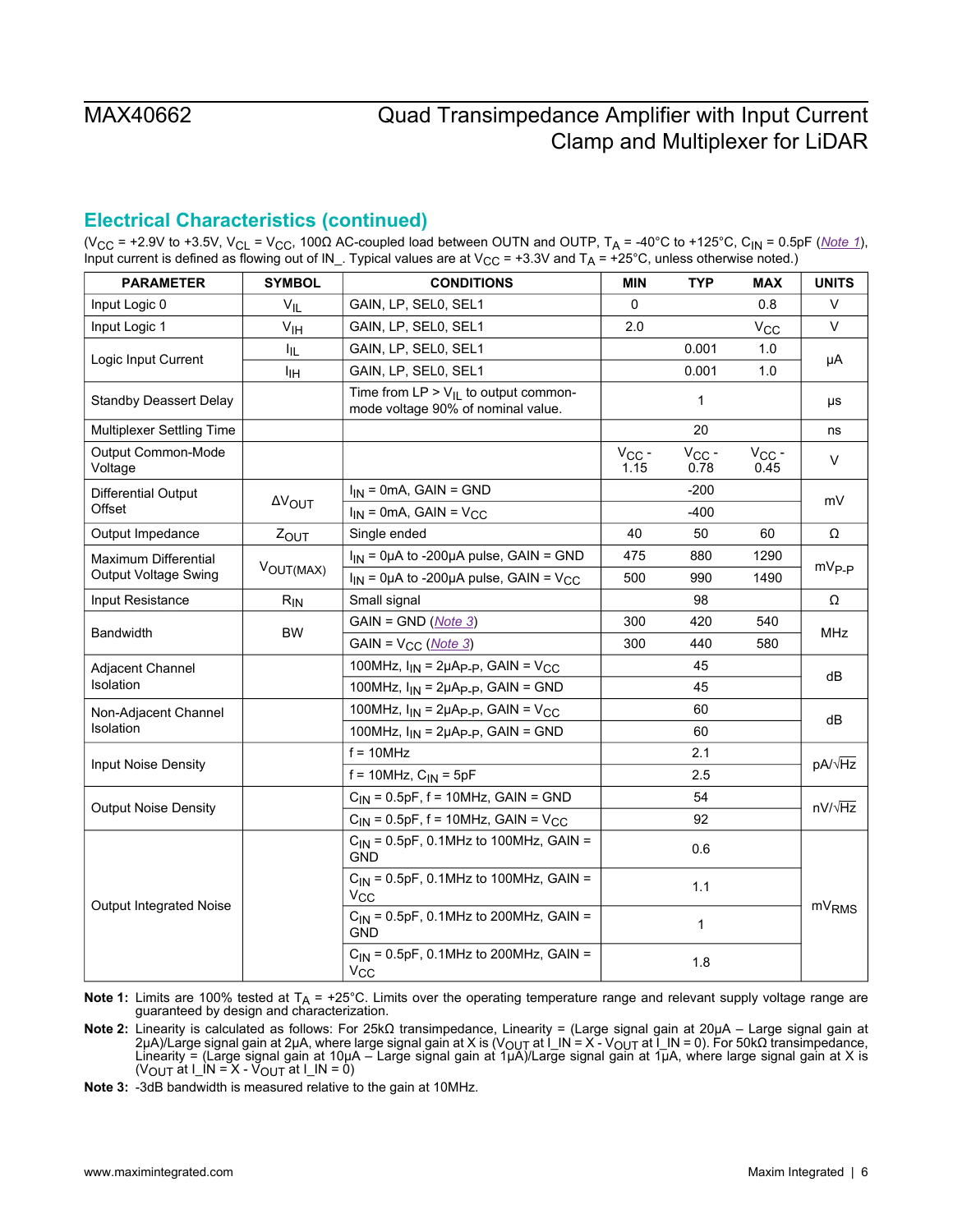## <span id="page-6-0"></span>**Typical Operating Characteristics**

(V<sub>CC</sub> = +3.3V, V<sub>CL</sub> = V<sub>CC</sub>, 100 $\Omega$  AC-coupled load between OUTN and OUTP, T<sub>A</sub> = +25°C, C<sub>IN</sub> = 0.5pF)





**ACTIVE SUPPLY CURRENT** vs. SUPPLY VOLTAGE  $D_{\text{C-IN}} = 0 \mu A$  $0.5$  $= +125^{\circ}$ C  $A = +125$ °C<br>GAIN = 250  $\mathbf{0}$  $\mathsf{GAN} = 50\Omega$  $0.5$ SUPPLY CURRENT CHANGE (%)  $-1$  $-1.5$  $\frac{1}{4}$  = 40°C  $-2$  $GAN = 25\Omega$  $2.5$  $GAIN = 50 $\Omega$$  $\overline{\phantom{a}}$  $= +25^{\circ}$ C  $3.5$  $GAIN = 250$  $-4$ GAIN =  $50\Omega$  $4.5$  $-5$  $-5.5$ NORMALIZED AT V<sub>CC</sub> = 3.3V  $\,$  6  $2.9\,$  $3.1$  $3.3$  $3.5$ SUPPLY VOLTAGE (V)

**LOW-POWER SUPPLY CURRENT** vs. SUPPLY VOLTAGE  $\overline{1}$ 





OUTPUT OFFSET VOLTAGE

vs. SUPPLY VOLTAGE

 $T_A = +25^{\circ}C$ 

 $GAIN = 25k\Omega$ , 50k $\Omega$ 

GAIN =  $25k\Omega$ , 50k $\Omega$ 

 $T_A = 40^{\circ}$ C

SUPPLY VOLTAGE (V)

 $33$ 

 $3.5$ 

15

 $10$ 

 $\overline{5}$ 

 $\mathbf 0$ 

 $-5$ 

 $-10$ 

 $2.9$ 

OUTPUT OFFSET VOLTAGE (mV)

 $T_A$  = +125°C

= 25k $\Omega$ , 50k $\Omega$ 

 $3.1$ 

GAIN





OUTPUT DIFFERENTIAL VOLTAGE vs. **INPUT DC CURRENT** 1  $+125^\circ$  $GAIN = 25k\Omega$  $0.8$  $V_{CC}$  = +3.3V  $0.6$  $0.4$  $0.2$  $T_A$  = +25°C  $\overline{\phantom{0}}$  $T_A = 40^{\circ}$ C  $0.2$  $0.4$  $0.6$  $0.8$  $\mathcal{A}$  $-1.2$  $-200$  $-150$  $-100$  $-50$  $\mathbf{0}$ 50

I<sub>IN</sub> INPUT CURRENT (µA)







OUTPUT COMMON-MODE VOLTAGE

www.maximintegrated.com **Maxim Integrated | 7**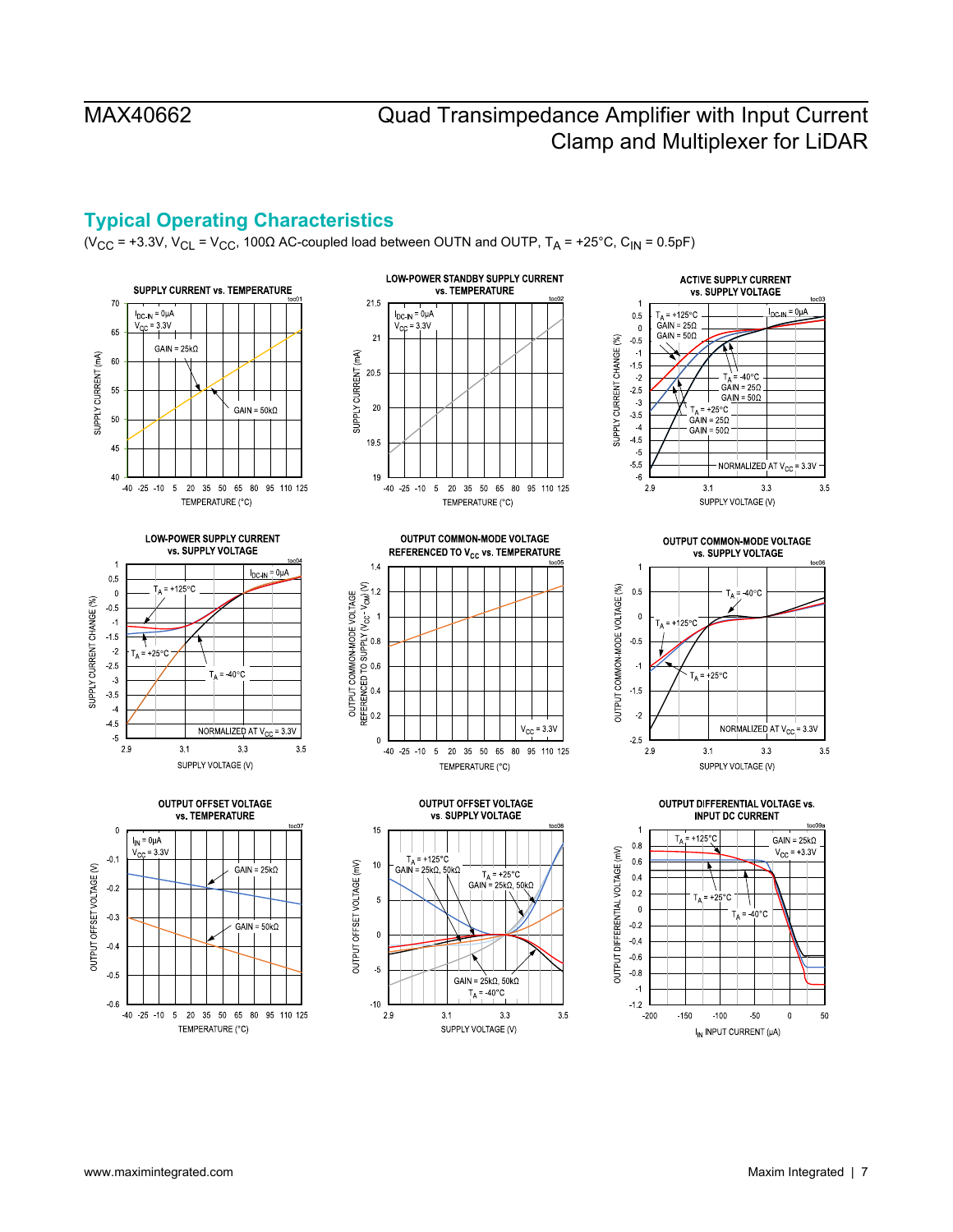## **Typical Operating Characteristics (continued)**

(V<sub>CC</sub> = +3.3V, V<sub>CL</sub> = V<sub>CC</sub>, 100 $\Omega$  AC-coupled load between OUTN and OUTP, T<sub>A</sub> = +25°C, C<sub>IN</sub> = 0.5pF)



OUTPUT DIFFERENTIAL VOLTAGE vs. OFFSET

**ADJUSTMENT CURRENT INPUT** 

 $= 0uA$ 

900

700

500

300

100

 $-100$ 

 $-300$ 

 $-500$ 

-700

 $-900$ 

 $-100$  $-80$  $-60$  $-40$  $-20$ 

OUTPUT DIFFERENTIAL VOLTAGE (mV)

 $GAIN = 25kC$ 

 $I_{DCIM}$  = -20µA

**DC.IN** 

=  $10 \mu$ <sup> $\mu$ </sup>



OUTPUT DIFFERENTIAL VOLTAGE vs. OFFSET **ADJUSTMENT CURRENT INPUT** 



 $+3.5\sqrt{ }$ 

7

 $+2.9V$ 

95 110 125



**OUTPUT DIFFERENTIAL VOLTAGE vs. INPUT DC CURRENT** 1000  $GAN = 25k\Omega$  $I_{\text{OFFSET}}$  = +10 $\mu$ A 800 OUTPUT DIFFERENTIAL VOLTAGE (mV)  $I<sub>over</sub> = +20<sub>U</sub>A$ 600 400 200  $\mathbf{0}$  $I<sub>OFFSET</sub> = 0<sub>µ</sub>A$  $-200$ OFFSET = 10µA 400  $F = 20 \mu$  $-600$  $-800$  $-1000$  $-100$ 50  $\overline{0}$ 50 INPUT CURRENT (µA)







INPUT CURRENT (µA)

 $+10<sub>u</sub>A$  $= +20uA$ C4M  $\mathbf{0}$  $20$ 40 OFFSET ADJUSTMENT CURRENT INPUT (µA)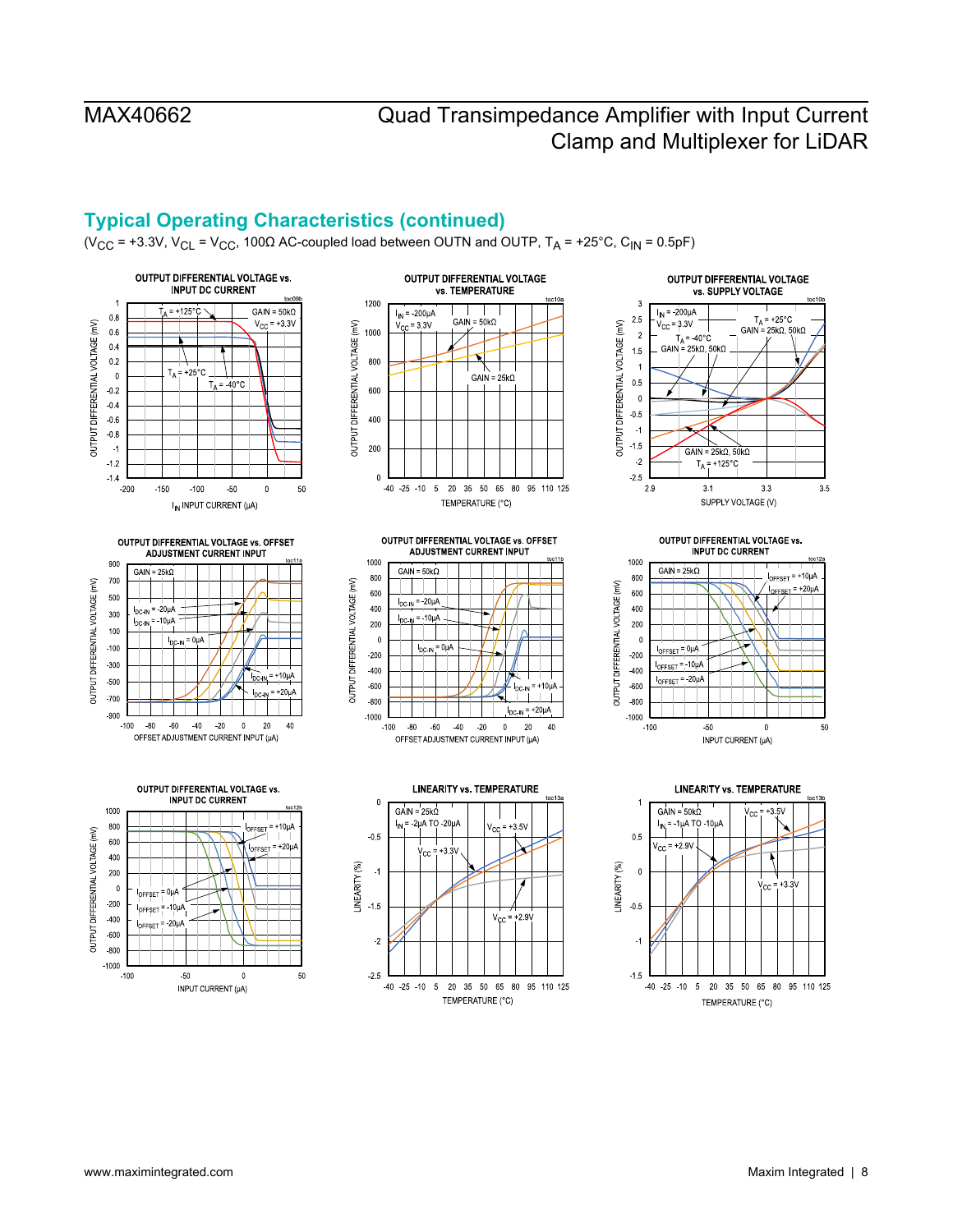## **Typical Operating Characteristics (continued)**

(V<sub>CC</sub> = +3.3V, V<sub>CL</sub> = V<sub>CC</sub>, 100 $\Omega$  AC-coupled load between OUTN and OUTP, T<sub>A</sub> = +25°C, C<sub>IN</sub> = 0.5pF)

















3dB BANDWIDTH vs. INPUT CAPACITANCE



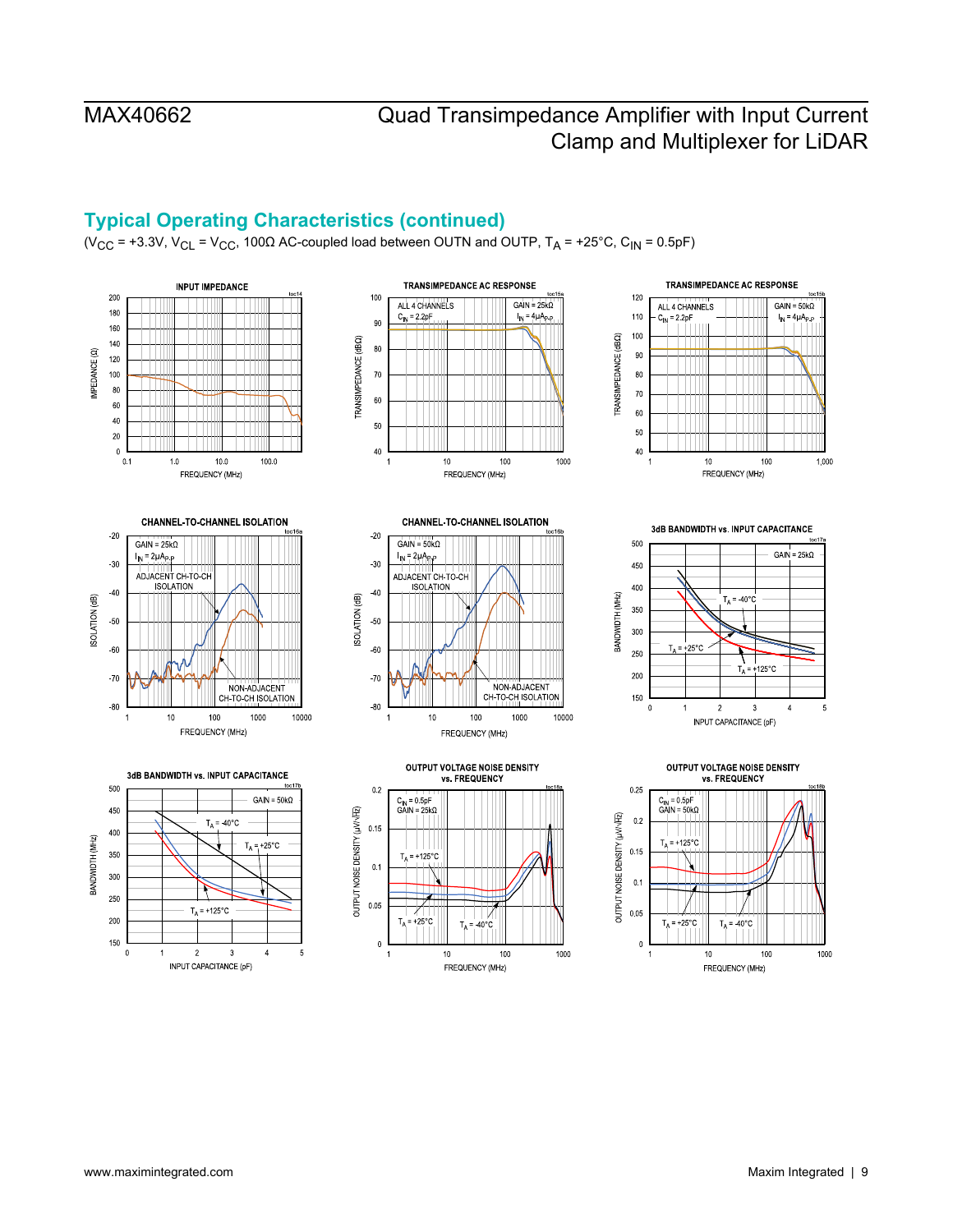## **Typical Operating Characteristics (continued)**

(V<sub>CC</sub> = +3.3V, V<sub>CL</sub> = V<sub>CC</sub>, 100 $\Omega$  AC-coupled load between OUTN and OUTP, T<sub>A</sub> = +25°C, C<sub>IN</sub> = 0.5pF)



## <span id="page-9-0"></span>**Pin Configuration**

### **TQFN**

<span id="page-9-1"></span>

## <span id="page-9-2"></span>**Pin Description**

| <b>PIN</b> | <b>NAME</b>     | <b>FUNCTION</b>                                      |
|------------|-----------------|------------------------------------------------------|
|            | IN <sub>1</sub> | Channel 1 Signal Input. Connect to photodiode anode. |
| ۷          | IN <sub>2</sub> | Channel 2 Signal Input. Connect to photodiode anode. |
| ว          | IN <sub>3</sub> | Channel 3 Signal Input. Connect to photodiode anode. |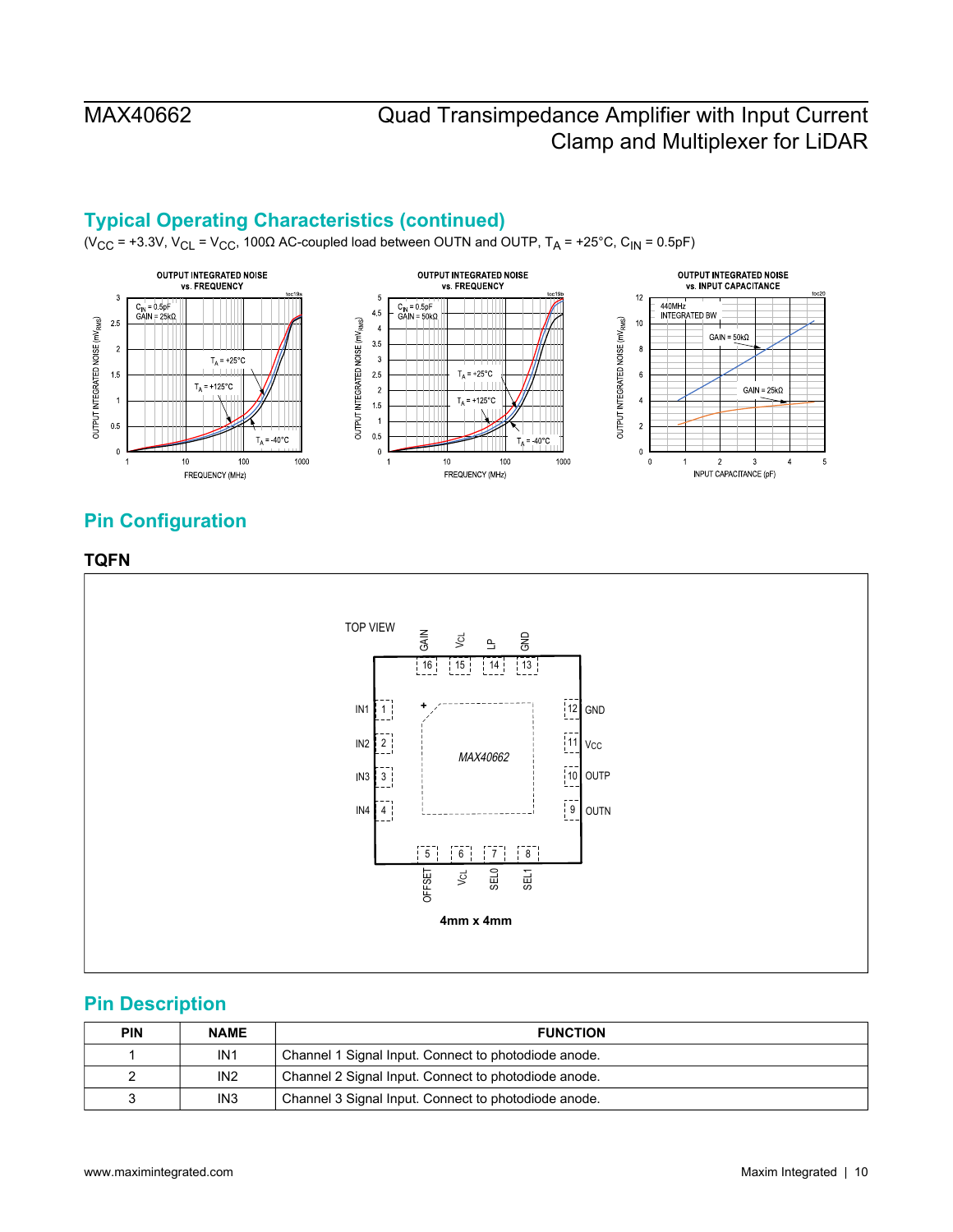# **Pin Description (continued)**

| <b>PIN</b> | <b>NAME</b>      | <b>FUNCTION</b>                                                                                                                                              |
|------------|------------------|--------------------------------------------------------------------------------------------------------------------------------------------------------------|
| 4          | IN4              | Channel 4 Signal Input. Connect to photodiode anode.                                                                                                         |
| 5          | <b>OFFSET</b>    | Offset Adjustment Input. Draw current from this input to adjust the effective input offset current for<br>all the channels that alter output offset voltage. |
| 6, 15      | $V_{CL}$         | Power Supply Connection for Input Current Clamp. Connect to $V_{CC}$ .                                                                                       |
| 7          | <b>SEL0</b>      | Channel Select Input. Use SEL0 and SEL1 to select the active channel as shown in the Multiplexer<br>section.                                                 |
| 8          | SEL <sub>1</sub> | Channel Select Input. Use SEL0 and SEL1 to select the active channel as shown in the <i>Multiplexer</i><br>section.                                          |
| 9          | <b>OUTN</b>      | Negative $50\Omega$ Output. Increasing input current causes OUTN voltage to decrease.                                                                        |
| 10         | <b>OUTP</b>      | Positive $50\Omega$ Output. Increasing input current causes OUTP voltage to increase.                                                                        |
| 11         | $V_{\rm CC}$     | +3.3V Supply Voltage                                                                                                                                         |
| 12, 13     | <b>GND</b>       | Circuit Ground                                                                                                                                               |
| 14         | LP.              | Enable/Low-Power Input. Logic-high = normal operation. Logic-low = low-power standby.                                                                        |
| 16         | <b>GAIN</b>      | Gain Select Input. Connect to GND for gain = 25k $\Omega$ ; connect to V <sub>CC</sub> for gain = 50k $\Omega$ .                                             |
| EP         | EP.              | Exposed Pad (GND). This pad must be connected to ground.                                                                                                     |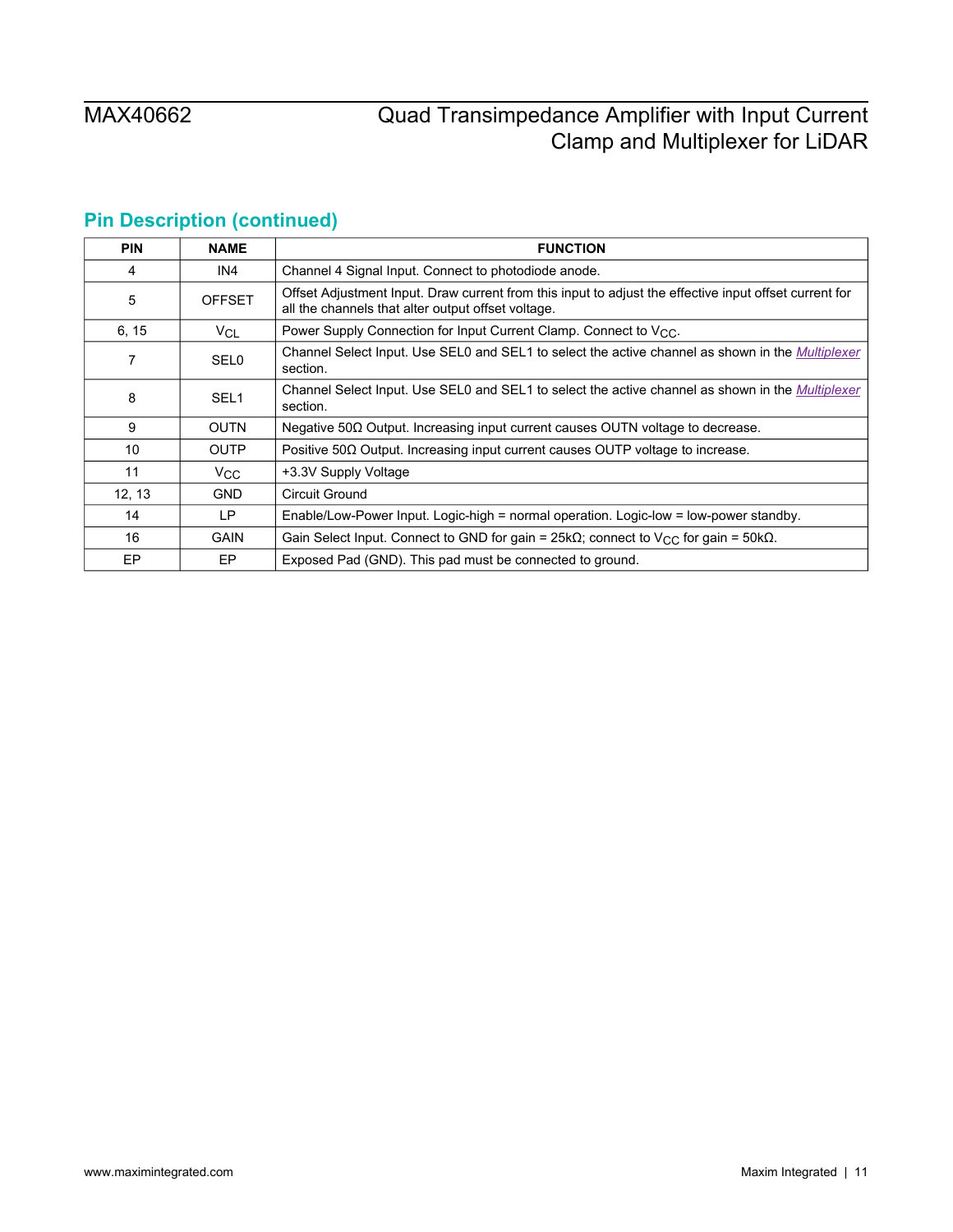# **Functional Diagram**

<span id="page-11-0"></span>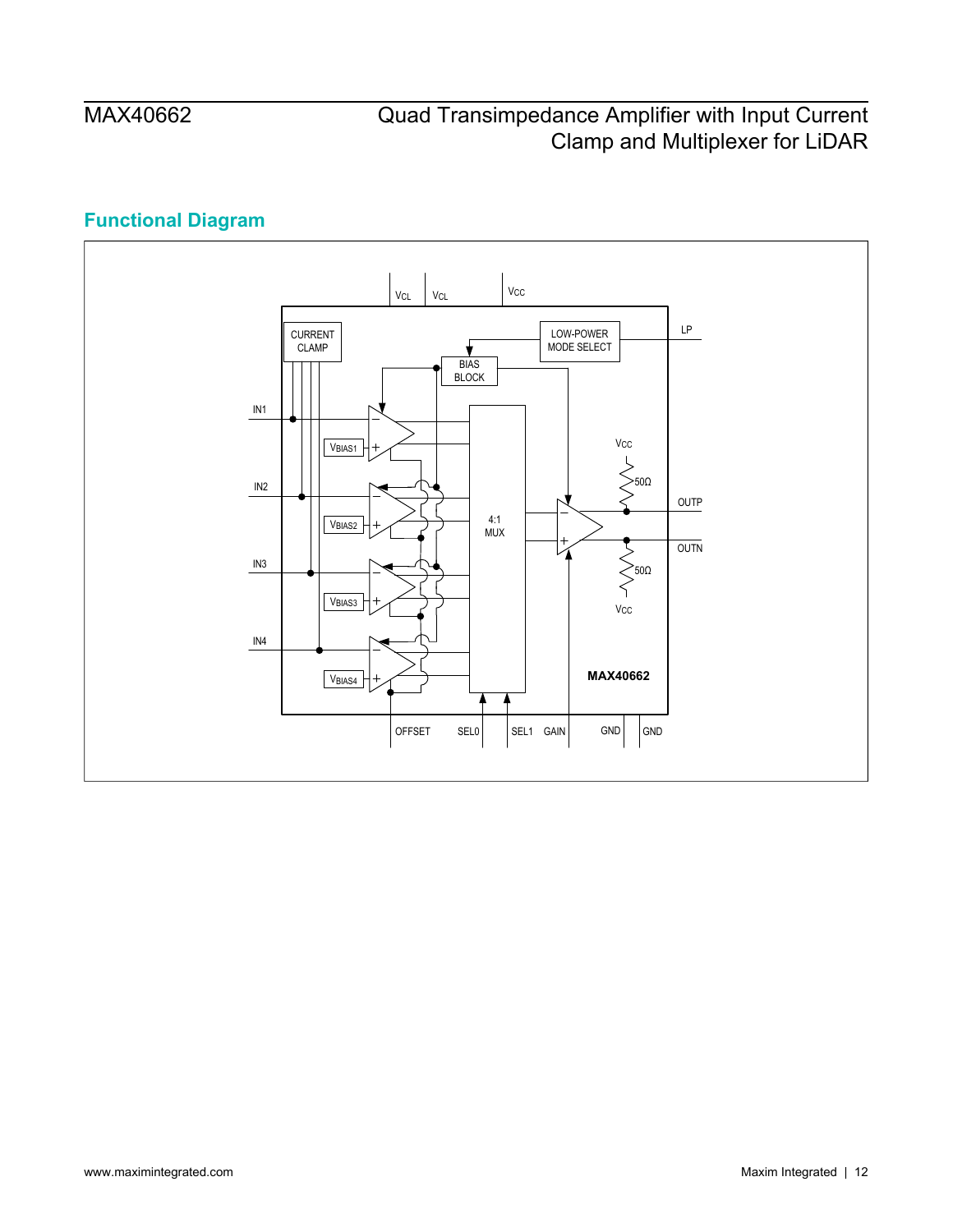## <span id="page-12-0"></span>**Detailed Description**

### <span id="page-12-1"></span>**Operation**

A typical TIA amplifies the current out of the photodiode (APD) by letting it pass into its input and through a feedback resistor, but the MAX40662 provides current out of the IN pins when the APD is reverse-biased and under optical illumination. When an APD with a negative bias voltage is connected to one of the four TIA inputs, the signal current flows out of the amplifier's summing node. The input current flows through an internal load resistor to develop a voltage.

An internal clamp circuit protects against input currents as high as 2A for a 10ns pulse at 0.5% duty cycle. (Longer pulses or higher duty cycles will reduce this value.) The clamp circuit also maintains very fast overload recovery times (about 2ns) for input currents up to 100mA (see the *[Block Diagram](#page-0-2)*).

### <span id="page-12-2"></span>**Gain Stages**

Each input stage has a transimpedance of 12.5kΩ. The input stage outputs are then applied to the input of the multiplexer, and the selected output signal is then applied to the input of the second stage.

The second gain stage post multiplexer provides additional gain of 4 or 2 depending on the logic level on GAIN pin and converts the selected transimpedance amplifier's single-ended output into a differential signal. This stage is designed to drive a 100Ω differential load between OUT+ and OUT-. For optimum supply noise rejection, the outputs should be terminated with differential loads. The single-ended outputs do not drive a DC-coupled grounded load. The outputs should be AC-coupled or terminated to  $V_{CC}$ . If a single-ended output is required, both the used and unused outputs should be terminated in a similar manner.

### <span id="page-12-3"></span>**Inputs to TIA**

The MAX40662 input structure is designed in such a way that any optical illumination with proper biasing on the APD would allow current to flow out of the IN pins into the respective APDs. Each input pin has an internal DC bias of 0.86V on it.

### <span id="page-12-4"></span>**OFFSET Inputs**

The OFFSET pin is an input pin. The offset input current for any channel, IOFFSET, is the current flowing from the OFFSET pin. This current affects the TIA's output voltage with a polarity opposite that of the current flowing from IN, so it may be used to effectively apply an offset to the output voltage. The OFFSET pin is biased internally to the same voltage as the IN\_ pins at 0.86V.

### <span id="page-12-5"></span>**Multiplexer**

The SEL1 and SEL0 logic inputs select the input channel whose output will be passed to the second gain stage. The active channel is selected as shown in the following table.

### <span id="page-12-7"></span>**Table 1. Channel Selection Using SEL1 and SEL0**

| <b>SEL1:SEL0</b> | <b>SELECTED INPUT CHANNEL</b> |
|------------------|-------------------------------|
| 00               |                               |
|                  |                               |
|                  |                               |
|                  |                               |

### <span id="page-12-6"></span>**LP Input**

The low power (LP) input accepts a logic signal that can be used to put the circuit into a low-power mode, thereby reducing the supply current from 56mA to 21mA (typ). Driving this input with a logic-high enables the circuit, while a logiclow disables the circuit and places it into the low-power mode.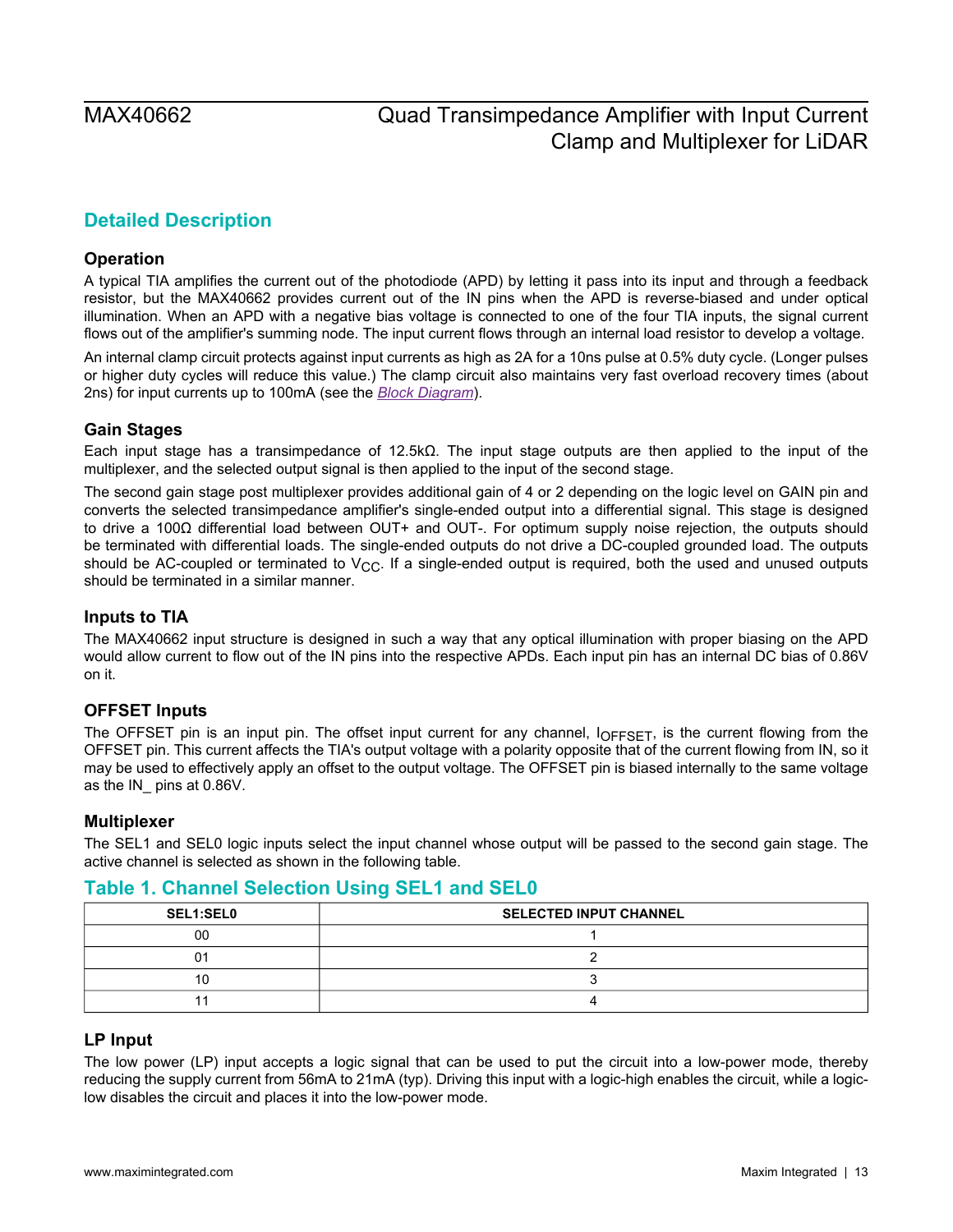# <span id="page-13-0"></span>**Applications Information**

### <span id="page-13-1"></span>**Photodiode**

Noise performance and bandwidth are adversely affected by capacitance on a TIA's input node. Although the MAX40662 is less sensitive than most TIAs to input capacitance, it is good practice to minimize any unnecessary capacitance. The MAX40662 is optimized for 0.5pF to 5pF of capacitance on the input. Selecting low-capacitance photodiodes helps to minimize the total input capacitance on the input pin. Assembling the TIA in die form using chip and wire technology provides the lowest capacitance inputs and the best possible performance.

### <span id="page-13-2"></span>**Supply Filter**

Sensitive optical receivers require wideband power supply decoupling. Power supply bypassing should provide low impedance between  $V_{CC}$  and ground for frequencies between 10kHz and 700MHz. Isolate the amplifiers from noise sources with LC supply filters and shielding.

Place a supply filter as close to the MAX40662 supply pin as possible, and it is a good practice to use multiple bypass capacitors like 100pF, 2.2nF, and 1μF in parallel.

### <span id="page-13-3"></span>**AC or DC-Coupling on Input**

Coupling choice of electrical signal from APD to the TIA is a major design decision a system designer has to make based on the trade-offs.

The DC-coupled input design, as shown in **Figure 1**, is the least complicated and takes minimum number of components that serves best in saving PCB space and cost. In DC-coupled mode, input channel switching times are rapid on the order of <20ns and saturation recovery times are minimal. However, photodiode dark currents and ambient light DC components will be fed to the output of the TIA.

For that reason, AC-coupling on the input, as shown in **[Figure 2](#page-16-1)**, is preferred to block DC components and preserve dynamic range of the TIA. However, in AC-coupled mode, there is additional delay in channel switching time depending on the value of input capacitor as that introduces RC delay. Channel switching also introduces multiplexer switching glitch, and the input signal cannot be read until this switch glitch is settled. An AC-coupling capacitor of 100pF is a good starting point and can be adjusted based on timing requirements of the design.

### <span id="page-13-4"></span>**Input Capacitance and Its Effect**

In TIAs, bandwidth, noise, and rise time of the output pulse depend on the input capacitance presented by the APD. The more the capacitance on the input, noise increases, bandwidth and the output pulse rise time reduces. As a result, an APD with a smaller input capacitance need to be chosen and also the input's trace parasitic capacitance need to be minimized.

The MAX40662 has a unique architecture that does not have a huge effect on the bandwidth based on the input capacitance, but the noise goes up and output pulse rise time slows down as expected. From the bandwidth information shown in *[Typical Operating Characteristics](#page-6-0)* section, one can estimate output rise time for a given input capacitance from the below relationship:

### $t_R = 0.35/BW$

As a result of preserving higher bandwidth compared to a traditional TIA at higher input capacitance, integrated output noise of the MAX40662 output is slightly higher due to having wide bandwidth output signal.

### <span id="page-13-5"></span>**Input Dynamic Range of MAX40662**

The MAX40662 offers linear input current range of 40μA and 20μA for 25kΩ and 50kΩ transimpedance settings, respectively. Input currents any higher would saturate the output and will have no pulse stretching for currents all the way till 100mA. Each input has an independent current clamps that can handle current as high as 100mA. Input current as high as 2A is also supported, but at 10ns pulse width and 0.5% duty cycle.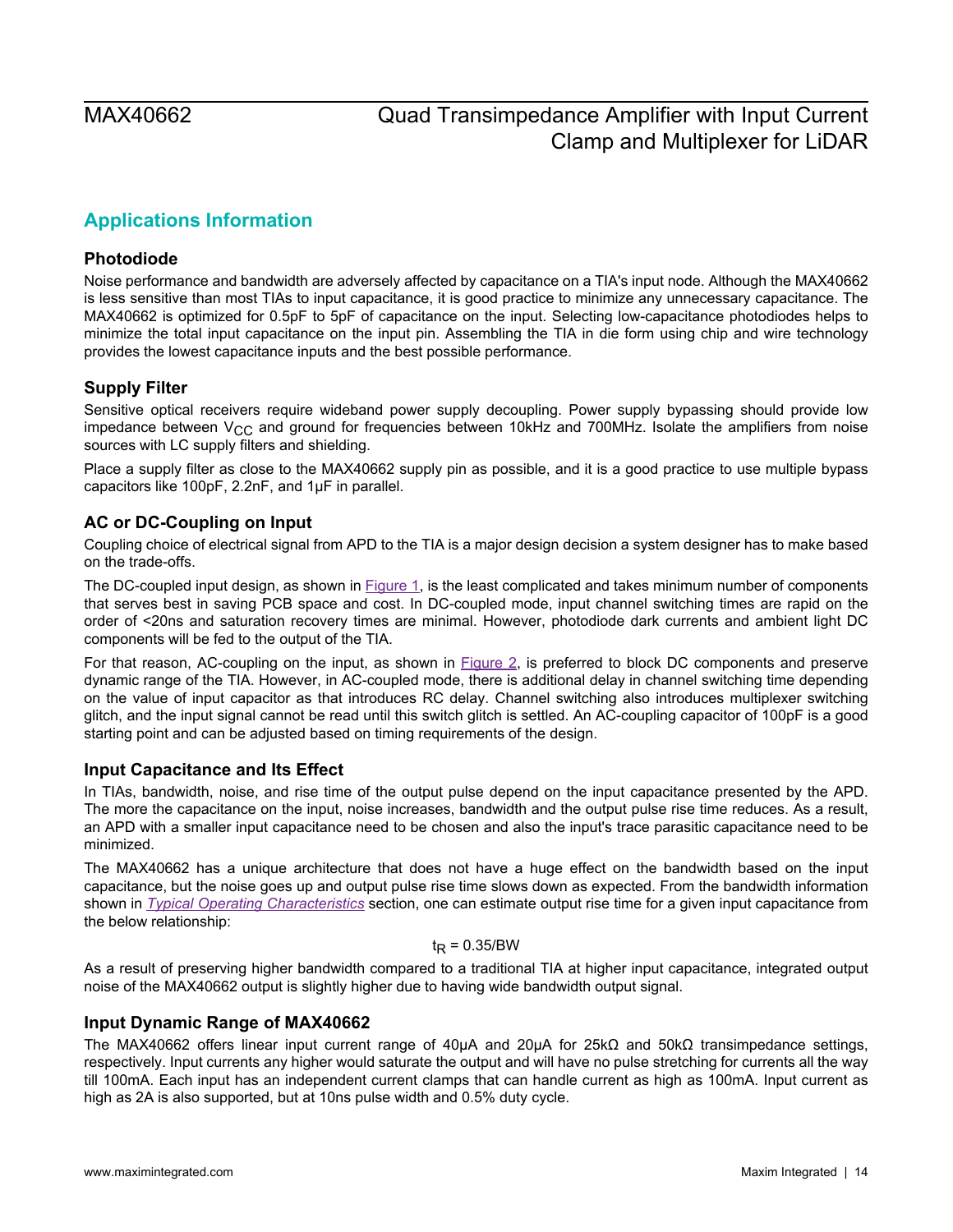### <span id="page-14-0"></span>**Layout Considerations**

Some critical layout guidelines are listed below:

- A differential microstrip is the recommended layout for MAX40662 outputs with terminations close to the outputs. Care must be taken to avoid unwanted stubs by removing ground below the traces that are not part of the 50Ω termination line leading into input pins. The parasitic capacitance created between traces and ground slow down and even distort the signals by creating reflections on the path.
- The input trace connecting the photodiode to IN of the MAX40662 should be as short as possible and have ground etched/removed underneath. This will reduce/avoid unwanted parasitic capacitance created in the PCB. Having longer trace lengths will increase the parasitic inductance in signal trace paths.
- As there ought to be four input traces in design, it is critical to include a ground isolation between them to minimize channel-to-channel coupling.
- Use a PCB with a low-impedance ground plane.
- Mount one or more 10nF ceramic capacitors between GND and  $V_{CC}$  as close to the pins as possible. Multiple bypass capacitors help to reduce the effect of trace impedance and capacitor ESR.
- Choose bypass capacitors for minimum inductance and ESR.
- Use a 100Ω termination resistor for the output connected directly between OUTP and OUTN after the AC-coupling capacitors, if practical. If the destination inputs cannot be located adjacent to the outputs, use a 100Ω microstrip between the output pins and the termination resistor, which should be close to the inputs of the destination component. This will avoid the creation of stub beyond the termination resistor, which will cause reflections. The added length of the differential trace has less degrading effects than added stub length.
- Minimize any parasitic layout inductance.
- It is recommended to use higher performance substrate materials (e.g., Rogers).

### <span id="page-14-1"></span>**Slew Rate on the Supply Ramp**

The ramp rate of the supply needs to be 50μs or more to make sure the core clamp is not triggered during power-up. If the supply ramp is faster than 50μs, then the core clamp triggers and there will be excess current consumption for about 6μs.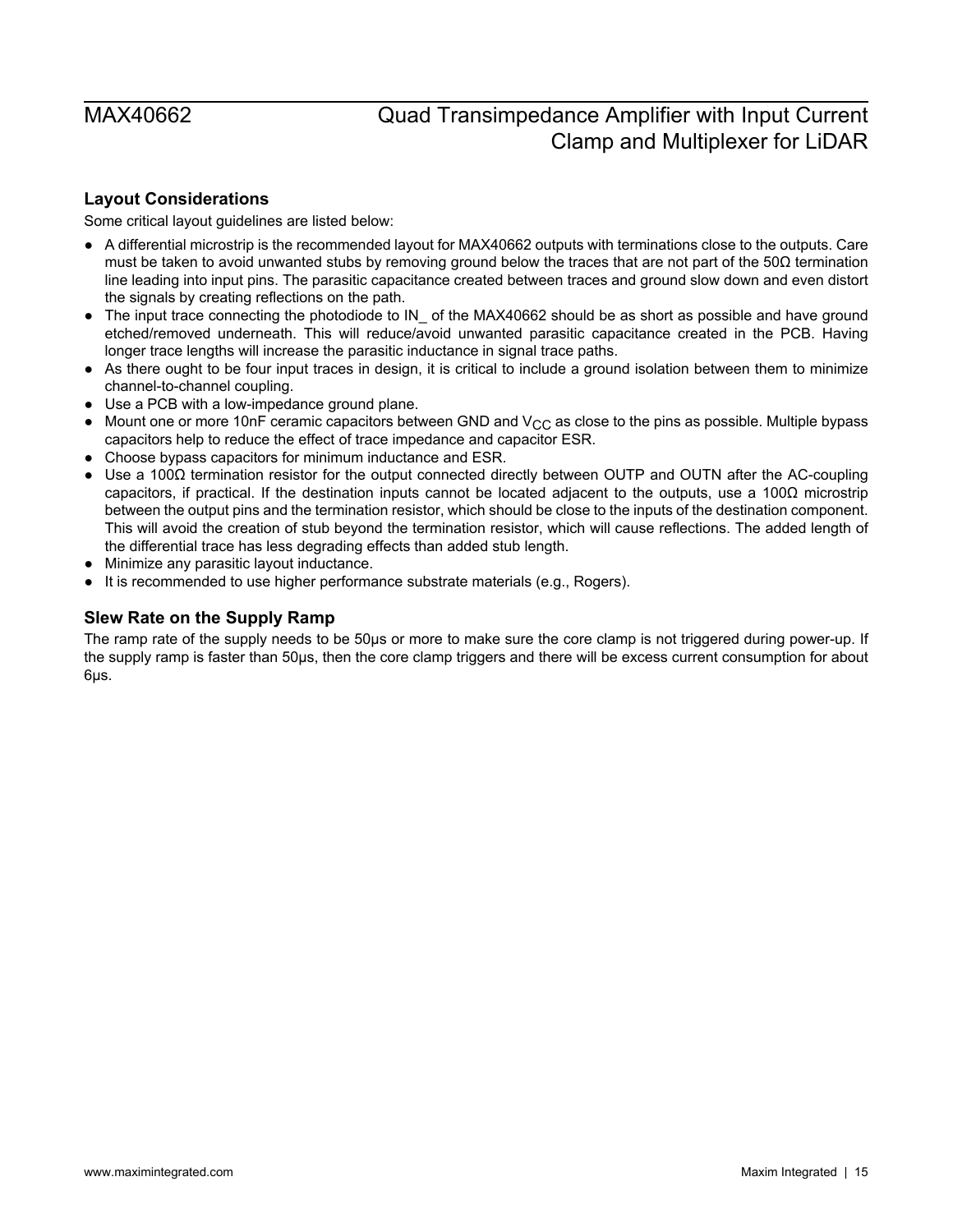# <span id="page-15-0"></span>**Typical Application Circuits**

## <span id="page-15-1"></span>**DC-Coupled Receiver**

<span id="page-15-2"></span>

*Figure 1. Typical Application with DC-Coupled Negative Bias APD Receiver TIA*

In [Figure 1](#page-15-2), a typical application circuit with the MAX40662 is shown in DC-coupled mode with negative bias on APD.

A 4-APD array in a receiver is shown for simplicity to match the 4-channel inputs on the MAX40662. In reverse-bias condition, based on the amount of light incident on the APDs, current flows out of the IN pin of the TIA and flows through the respective APD.

 $R<sub>l IMIT</sub>$  helps in limiting the AC currents through the APD under extreme optical illumination and at the same time isolates the high negative bias voltage on the input pins of the MAX40662 in case of a short fault on the APD.

The DC-coupled and negative bias APD receiver test setup shown in **[Figure 1](#page-15-2)** is the most convenient setup, as it requires the least amount of components and, at the same time, provides rapid saturation recovery time and faster channel switching through the 4:1 multiplexer.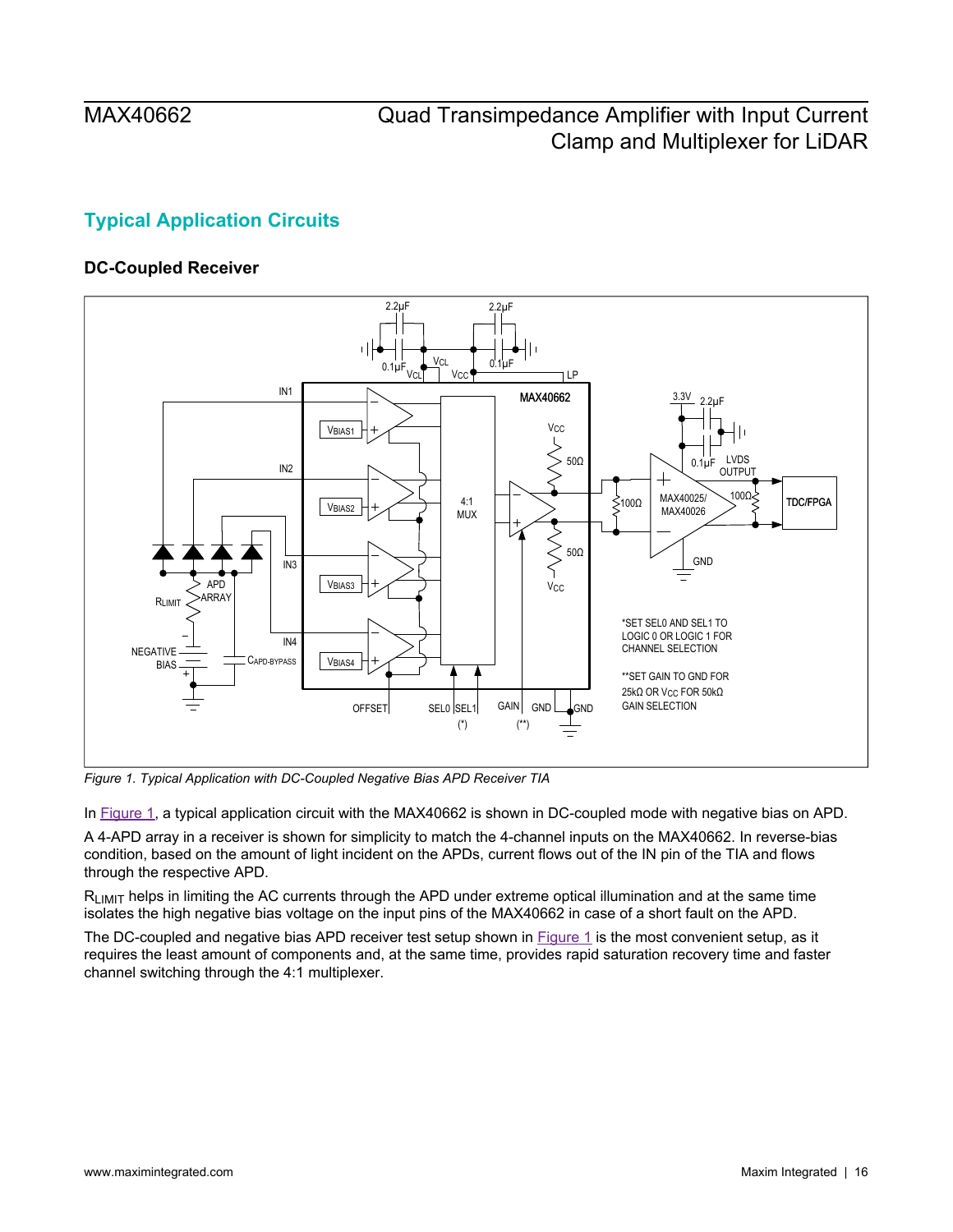## **Typical Application Circuits (continued)**

## <span id="page-16-0"></span>**AC-Coupled Negative Bias APD Receiver TIA**

<span id="page-16-1"></span>

*Figure 2. AC-Coupled Negative Bias APD Receiver TIA*

In [Figure 2](#page-16-1), a typical application circuit with the MAX40662 is shown in AC-coupled mode with negative bias on the APD.

A 4-APD array in a receiver is shown for simplicity to match the 4-channel inputs on the MAX40662. In a reverse-bias condition, based on the amount of light incident on the APDs, current flows out of the IN pin of the TIA and flows through the respective APD. Four resistors on each APD cathode establish a DC-biasing point to the APD, as there are DC-blocking capacitors on the inputs of TIA.

 $R<sub>l IMIT</sub>$  helps in limiting the AC currents through the APD under extreme optical illumination. In terms of sizing the biasing resistor vs. R<sub>LIMIT</sub>, it must be experimented during prototype stage based on the application requirement as biasing resistors and input-coupling capacitors form an RC time constant. Also, R<sub>LIMIT</sub> needs to be much smaller compared to the biasing resistor in order to provide a low impedance path for AC currents to flow through the APDs.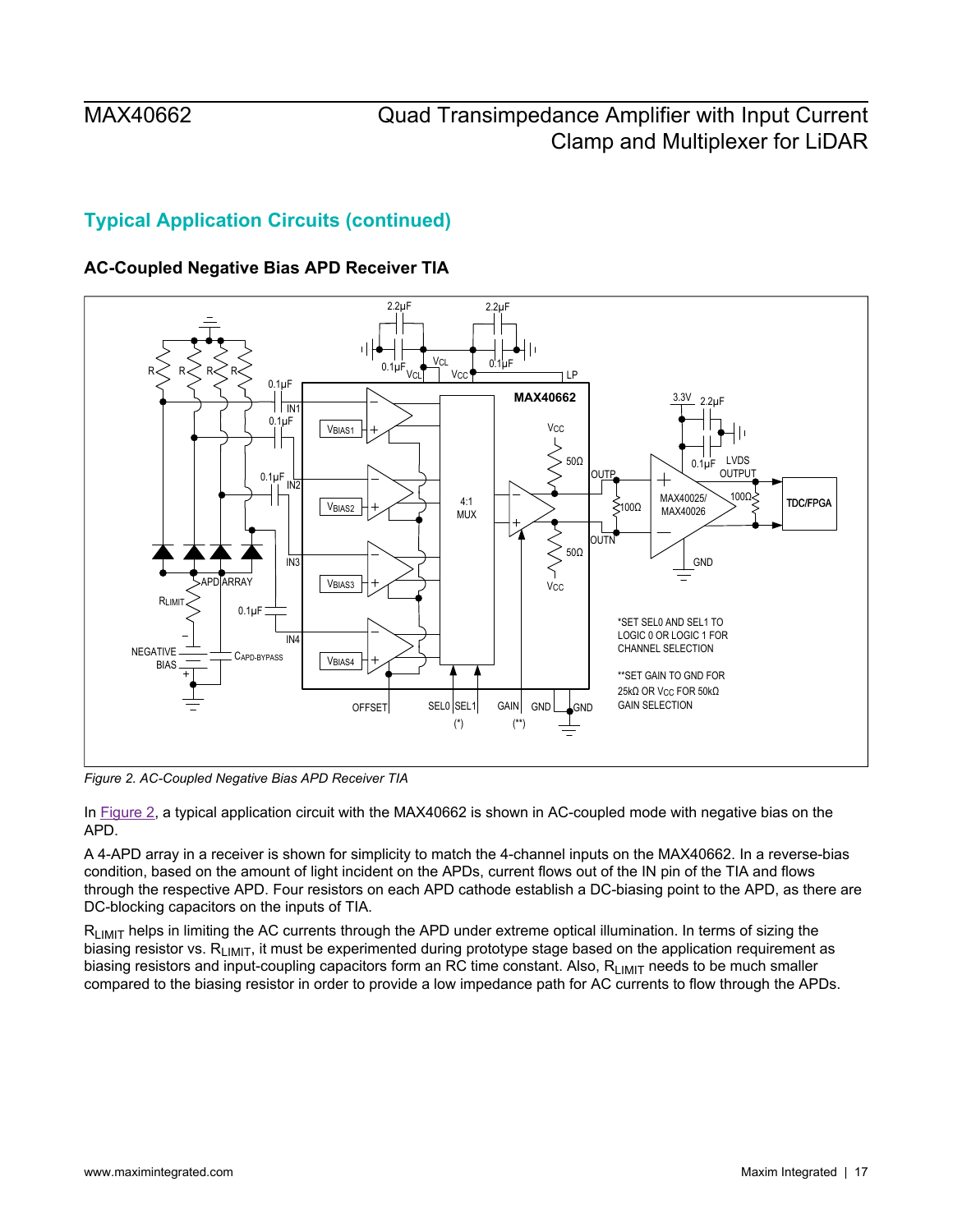## **Typical Application Circuits (continued)**

## <span id="page-17-0"></span>**AC-Coupled Positive Bias APD Receiver TIA**

<span id="page-17-1"></span>

*Figure 3. AC-Coupled Positive Bias APD Receiver TIA*

In [Figure 3](#page-17-1), a typical application circuit with the MAX40662 is shown in AC-coupled mode with positive bias on the APD. This setup is mainly preferred if there is no negative bias available in the system.

A 4-APD array in a receiver is shown for simplicity to match the 4-channel inputs on the MAX40662. In reverse-bias condition, based on the amount of light incident on the APDs, current flows out of the IN pin of the TIA and flows through the respective APD. Four resistors on each APD cathode establish a DC-biasing point to the APD, as there are DC-blocking capacitors on the inputs of the TIA.

 $R<sub>l IMIT</sub>$  helps in limiting the AC currents through the APD under extreme optical illumination. In terms of sizing the biasing resistor vs  $R_{LIMIT}$ , it must be experimented during prototype stage based on the application requirement as biasing resistors and input-coupling capacitors form an RC time constant. Also, R<sub>LIMIT</sub> needs to be much smaller compared to the biasing resistor in order to provide a low-impedance path for the AC currents to flow through the APDs.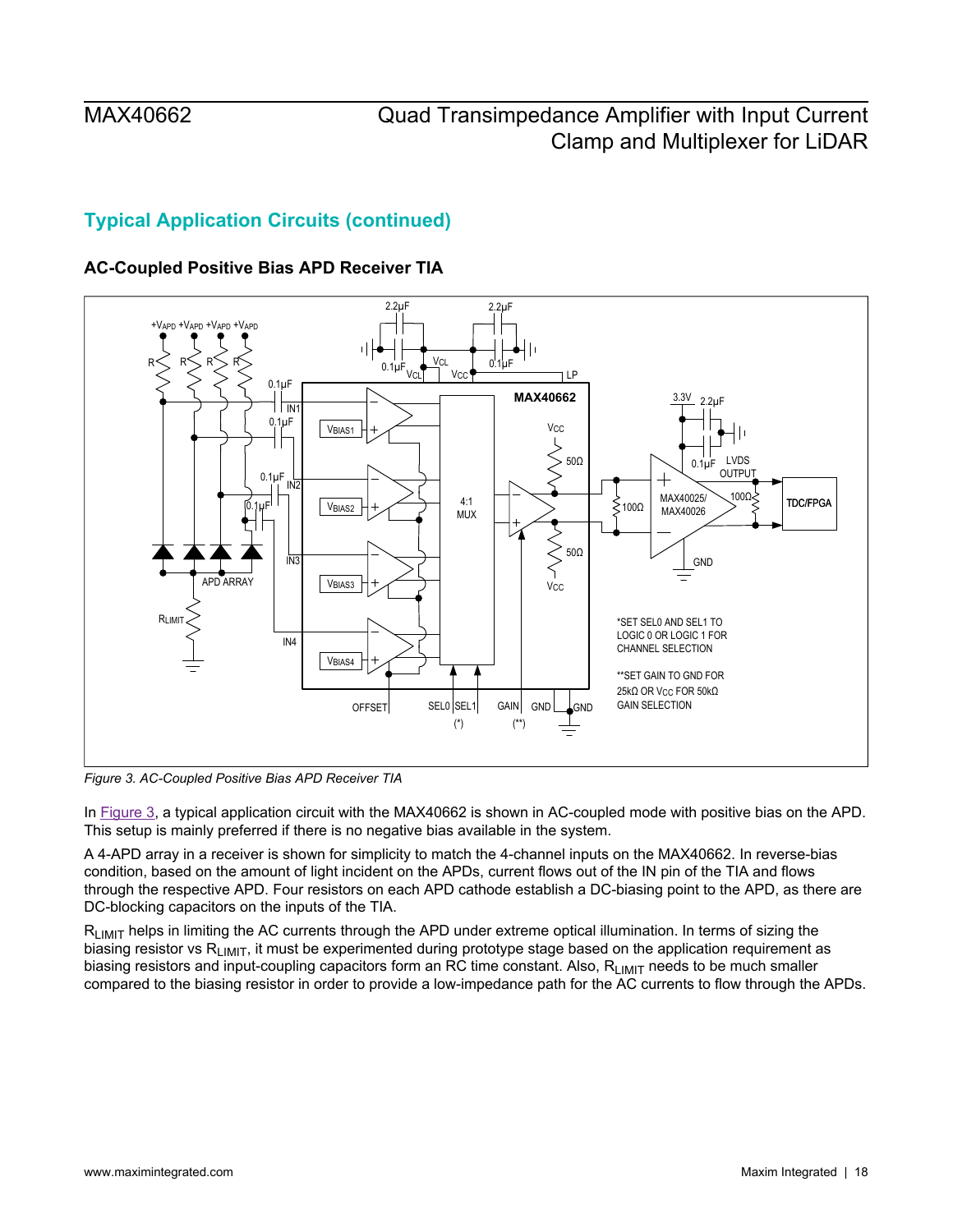## <span id="page-18-0"></span>**Ordering Information**

| <b>PART NUMBER</b> | <b>TEMPERATURE</b><br><b>RANGE</b> | <b>PIN-PACKAGE</b> | <b>TOP MARK</b>                     |
|--------------------|------------------------------------|--------------------|-------------------------------------|
| MAX40662ATE/VY+T   | -40°C to +125°C                    | 16 TOFN            | MAX40662A<br>E/V YWW<br><b>NEAA</b> |

*+Denotes a lead(Pb)-free/RoHS-compliant package.*

*T = Tape-and-reel.*

*/V Denotes an automotive-qualified part.*